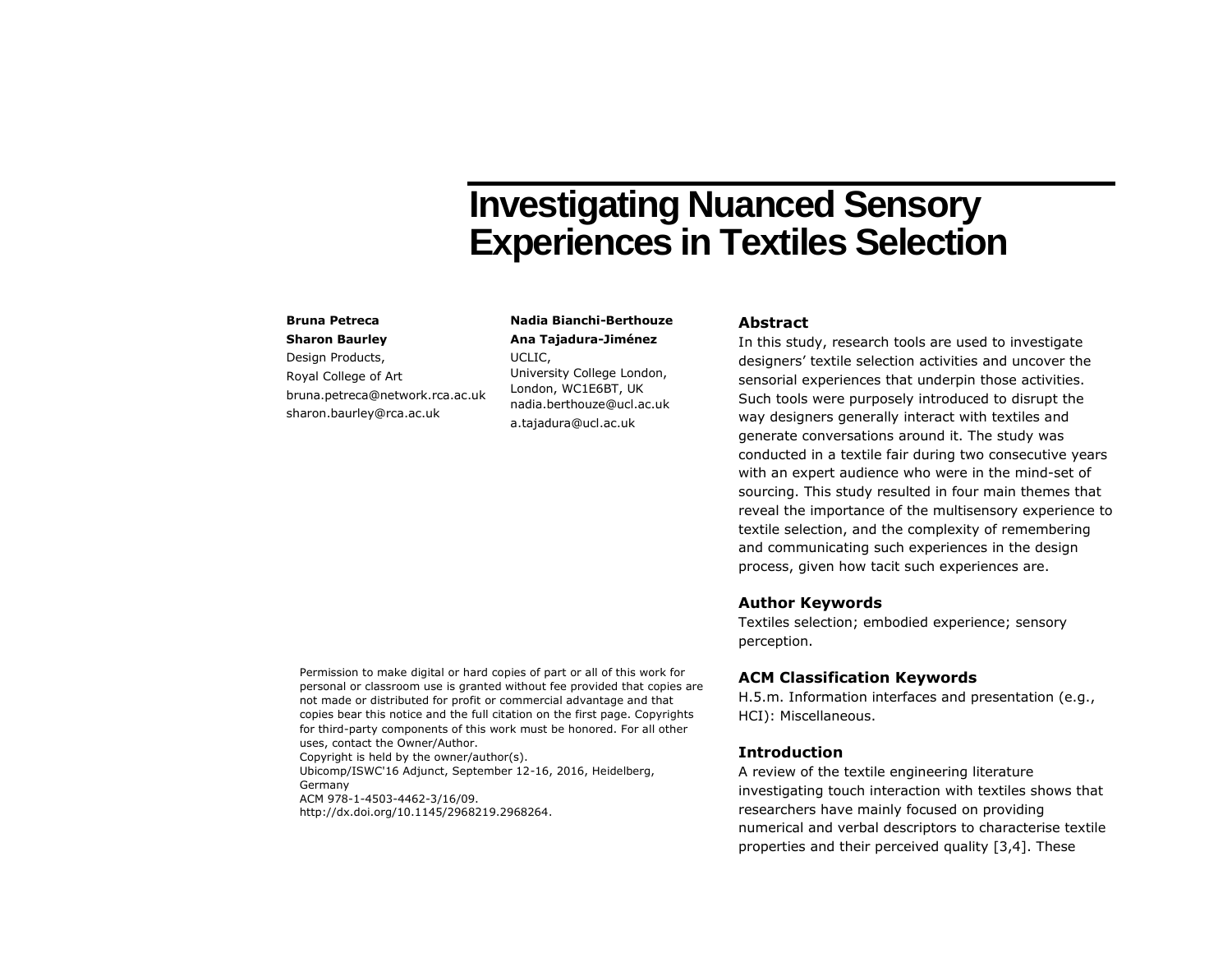# **Box 1: STUDIES**

**Context:** FFE held in London, UK, more than 50 international companies exposing their textiles

Fair 1 (III edition, Sept. 2013) Tool: iShoogle [7] Participants**:** 24 experts - from the apparel industry (12), education  $(4)$  and others  $(8)$  identified as PI# in the text

**Fair 2** (IV edition, Sept. 2014) Tools: Pocket-tool; Sensory Tagged Media [1]; Sound of

Participants: 14 fashion and textiles experts – identified as PII# in the text.

# **Box 2: iShoogle**

Fabrics



Figure 1. iShoogle tool showing fabric being stroked. iShoogle [2,7] is an interface that allows for interactive simulation of digital textile handling (synchronised movement and visual feedback) on a touch-based display.

descriptors only partially support designers during the textile selection process, as they need to synthesise not just technical information, but also sensory and affective experience around textiles, and their related meanings [8]. Unfortunately, as literature shows [6], articulating our tactile experiences is a challenging task. Hence, in this paper we introduced research tools to interrogate how designers interact and use their sensorial body to experience textiles during the creative process. Such research tools were purposely introduced to disrupt the way designers generally interact with textiles, and were brought in not as a solution, but to invite designers to reflect on how they interact with textiles from a sensorial perspective.

A textile fair was chosen as the setting as this is the most intense moment of textile selection, considering that the number of textiles at display is overwhelming, and that usually designers cannot take home samples from the fair, and have to wait until they are sent later by suppliers, also adding delivery costs. In such situation, how do designers select what to order? And what do they need to remember about the textile feel when back in their design space to select what textile they should order?

We conducted a study to understand how technology may help designers better understand their experience with textiles. The study was conducted over two consecutive years at a textile fair called Future Fabrics Expo (FFE), as shown in Box 1. The method and results from Fair 1 where previously reported in [8] in order to interrogate on the future of textiles sourcing and if digital tools would be desirable to facilitate the selection process. Here they are briefly reported and reconsidered in combination with the

results from Fair 2 for deeper insights into the sensory experience of textiles, which led to identifying the 4 new themes reported in this paper. The fair context offered a natural approach, where designers could be observed and questioned in-situ. The Future Fabrics Expo (FFE), which was chosen to host these studies, exhibits hundreds of textiles from more than 50 international companies and, as in many other fairs, visitors are not allowed to collect samples immediately but rather request them.

For both studies, the Local Ethics Committee at the University College London Interaction Centre approved the study, and participants provided written consent. Participants were recruited at the fair and had been identified beforehand as a specialist audience.

# **The Study: Investigating the Use of Sensorial Information in Textiles Selection**

This study aimed to understand what sensorial information is available and what information is actually used to support selection? To do so, we focused on the research question: *What sensorial information underpins the textile selection processes?* We took an iterative approach, and the contexts, participants, and tools are presented in the side box 'Context, Tools & Participants'.

## *Fair 1*

In Fair 1 a digital tool, the iShoogle [2,7] presented in Box 2, was introduced as a means to represent a phase in the design process where the physical contact with textiles is not available (after leaving the fair without samples). Participants were encouraged to interact with digital textile samples (see Box 2) provided through the tool and to express their impressions, prompted by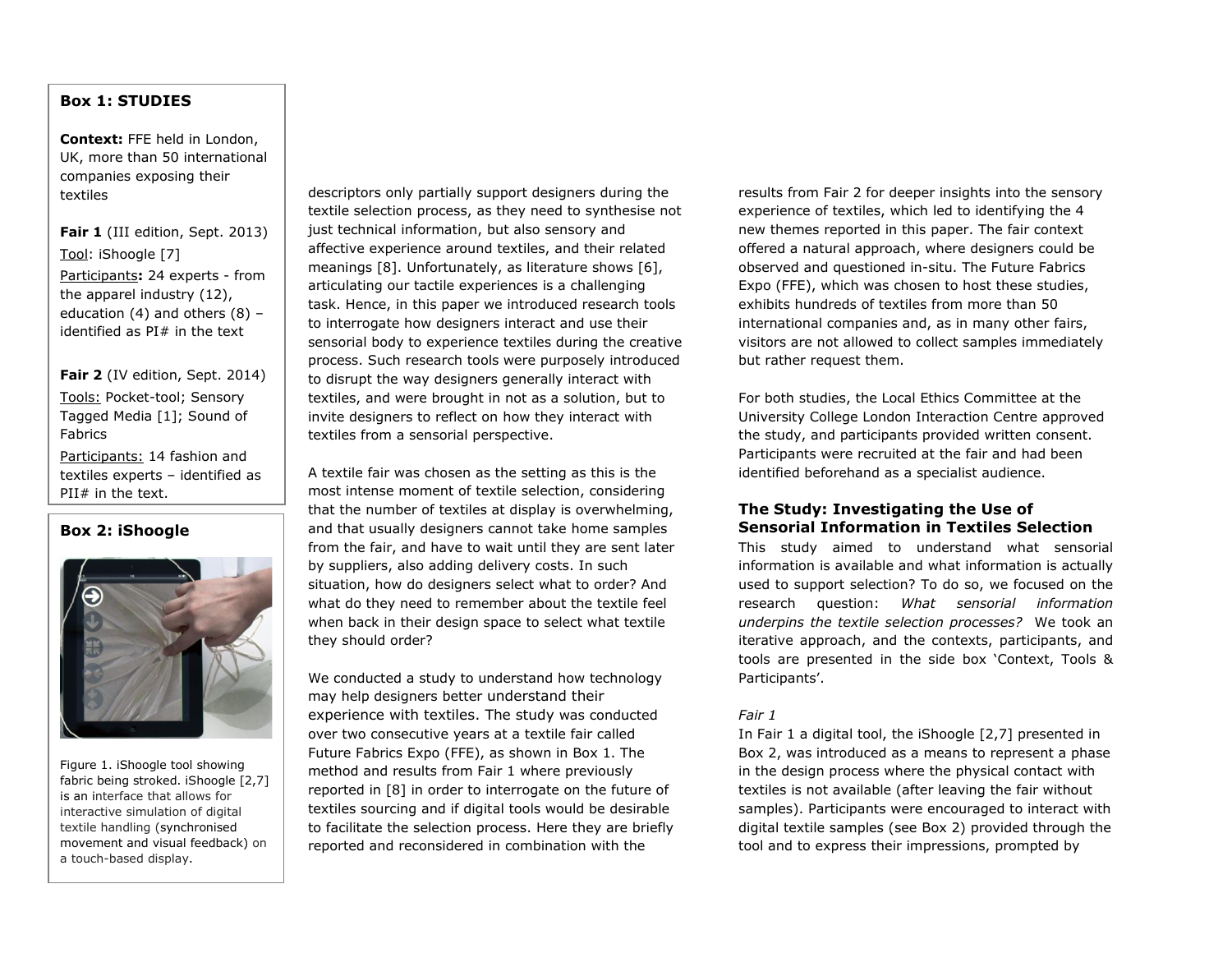# **Box 3: Pocket-Tool**



Figure 2. The Pocket-tool at FFE. The Pocket-tool is based on Arduino-based technology and it comprises a set of force sensitive resistors (1.75x1.5" sensing area) and six different textiles shaped in the form of small pocket within which the resistors can be inserted. All textile pockets are white or cream to reduce colour effects during the experience. When participants touch the pockets, the amount of pressure applied is captured by the resistors and visualized as line plots (one per textile) on a display.

# **Box 4: Other tools**

#### **Semantically Tagged**

**Media:** this lexicon created through previous research [1], using the terms Thick – Thin, Stiff – Flexible, Warm – Cool, Rough – Smooth, and was used by participants to convey their experience of touching textiles through a non-verbal manner.

**Sound of Textiles:** sounds were recorded from the textile samples used to build the Pocket tool while these were stroked.

open-ended questions displayed on a board to which their answers were attached using sticky notes.

#### *Fair 2*

Building on Fair 1, in Fair 2 the study presented a more complex set up where different concepts were explored through discrete research tools, assembled in the 'Textile Multisensory Toolbox' formed by the tool presented in Boxes 3 & 4. The prototype tools that formed this toolbox were not seen as final solutions but as disruptive tools. The aim was to get further attention to embodied sensorial experiences and to lead the designers to talk about their tactile experience with textiles. In the fair, a research corner was set up where a selection of textiles was exhibited in relation to the set of tools presented. Designers were prompted by open-ended questions in a contextual interview that followed the interactions with the tools. The questions were used as an interview guide (so their use was not strict).

#### *Analysis*

All data was transcribed verbatim. The Thematic Analysis method was used for systematic analysis of the data, following Braun and Clarke's [5] guidelines, and coding was conducted using QSR International's NVivo 11 software. The questions were used to guide the analysis, but focus was given to themes and subthemes that emerged from responses, which are described below.

# **Revealing the multisensory richness of the textile selection processes**

The results obtained from the combination of both fair studies revealed four new main themes that are summarised in Box 5: textile touch as a multisensory

experience, tacit knowledge in touch behaviour and experience, difficulty in communicating, and complexity of textiles selection. These and its subthemes are presented in Table 1, and further developed below.

*Textile Touch as a Multisensory Experience* Designers discussed aspects illustrating how experiencing a textile is a rich multisensory experience, where tactile, visual, aural, and proprioceptive perceptions are reported.

*"Yeah, because when you feel a fabric, you're not just using your hand, are you? You're using your eye, and then you're listening, especially with some fabrics. They can be very loud, and then it might be smooth and loud, and that doesn't mean it's soft, so the noise will tell you. The visualization of the movement of the fabric is so important." (PII7)*

Designers revealed that the more sensory elements are highlighted to support selection the better, and that working with multisensory content enables them to gather a more complete understanding of the textiles.

*"I think that I would really get familiar with the fabric. Like, to have it all together, with all the senses, like hearing, and seeing how it moves also That would be great, to combine the different things." (PII5)*

Designers' understanding of 'feel' encompass both sensory stimuli and hand movement [8], which in view of both fair results indicates that proprioception also plays a role in forming the understanding of a textile. Initially, in Fair 1, the importance of physical touch was remarked by the views on the digital textile, which disrupted designers' selection. While interacting with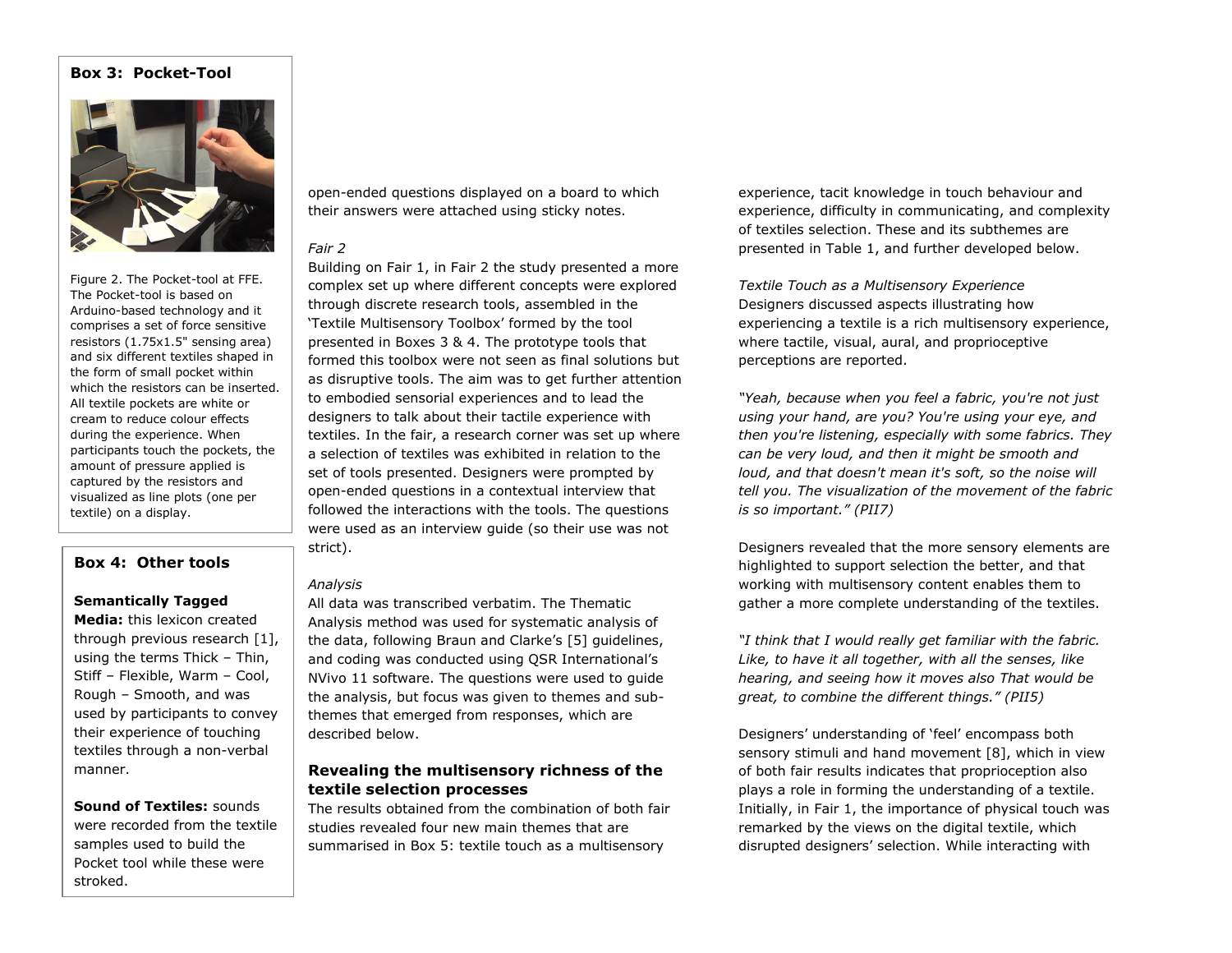| <b>Box 5: Emergent Themes</b>                                  |                                                                                                                                                                                   |                                                                                                                                                                                                                                                                     |
|----------------------------------------------------------------|-----------------------------------------------------------------------------------------------------------------------------------------------------------------------------------|---------------------------------------------------------------------------------------------------------------------------------------------------------------------------------------------------------------------------------------------------------------------|
| Theme                                                          | Subtheme                                                                                                                                                                          |                                                                                                                                                                                                                                                                     |
| Textile touch<br>as a<br>multisensory<br>experience            | Multisensory<br>aspects,<br>combine<br>different<br>senses,<br>engagement,<br>exploration,<br>movement of<br>the textile,<br>impression of<br>the textile                         | inter<br>unde<br>as a<br>they<br>abou<br>man<br>appr<br>woul<br>sour<br>Furtl<br>sam<br>tech<br>indu<br>Tacit<br>Whil<br>digit<br>to se<br>diffe<br>reve<br>desc<br>fabri<br>body<br>was<br>betw<br>whic<br>that<br>" if<br>fabri<br>how<br>in a l<br>ever<br>defir |
| Tacit<br>knowledge in<br>touch<br>behaviour and<br>experience  | Information on<br>how you touch,<br>information on<br>how other<br>people touch,<br>knowledge<br>about touch<br>behaviour                                                         |                                                                                                                                                                                                                                                                     |
| Difficulty in<br>communicating                                 | Communication,<br>knowledge,<br>understanding,<br>importance of<br>associations,<br>being able to<br>describe textile                                                             |                                                                                                                                                                                                                                                                     |
| Complexity of<br>textiles<br>selection                         | Need to touch,<br>need to<br>remember,<br>need to<br>familiarise,<br>bring structure<br>to selection,<br>subjectivity in<br>selection,<br>importance of<br>social<br>interactions |                                                                                                                                                                                                                                                                     |
| Table 1: Themes and subthemes<br>resulting from Fairs 1 and 2. |                                                                                                                                                                                   | peop<br>thino                                                                                                                                                                                                                                                       |

ractive videos, designers noted the importance of erstanding drape qualities [8], which they regarded n advantage over current still pictures. Although suggested that digital samples could inform them at the movement and texture, they still consider the ipulation of the physical fabric crucial for its reciation. They consider that interactive videos ld be useful in digital interactions (e.g. online cing), but still lack refinement for designers. hermore, designers believe that physical textile ples will keep being used, irrespective of nological advancements and changes within the istry [8].

*Tacit Knowledge in Touch Behaviour and Experience While intrigued by what they experienced with the digital textiles in Fair 1, participants expressed a need to see fabrics in applications (e.g. on a person), in different manipulations (e.g. zooming in and out), or revealing different aspects through verbal and visual descriptions and associations [8]. This need to see facarics in diverse situations and with reference to the body (either by manipulation or seeing on a person), was also highlighted in Fair 2, and shows a relation between proprioception and the experience of touch, which reveals a very complex language of touch, one is tacit.* 

*"… if there was just a video of someone moving the fabric you know, taking it and scrunching it, or showing how the light reflects or maybe showing something else in a similar weight.(…) Probably it won't give you everything, just seeing people touching it, but it will definitely give you a feel, 'cause I'm guessing a lot of*  ble touch similarly when they're looking for similar *things." (PII10)* 

The deeper insight from Fair 2 came from designers showing an interest and even excitement with the possibility to reflect and see *more information about how they touch* a textile, which was done in the case of the Pocket-Tool in a very basic manner. They regarded this as a means to support their explorations and consequently their understanding of a textile, after reflecting on their lack of awareness about their interactions with textiles. This was highlighted by an interest in seeing hands and seeing the lines plotted from the Pocket-Tool; and this includes information both about themselves or other people touching.

#### *Difficulty in Communicating*

As the designers were engaging with different tools, many aspects started to emerge in relation to what they do, or which are generally important for their experience in selection, rather than directly related to the working of the research tools. The predominant aspects were related to communication and knowledge about textiles. Most designers highlighted the importance of being able to articulate the experience and to communicate it to others at work.

*"I learned the importance of being able to describe a fabric to somebody else, or even communicating its properties to someone in your team, or maybe communicating to someone over the phone."* (PII7)

Such communication happens in several instances: when designers need to be able to explain to suppliers what kind of textiles they are looking for, or when only one designer from a team visits a textile fair, and they need to communicate to others what they saw once back in the studio without yet having samples to show.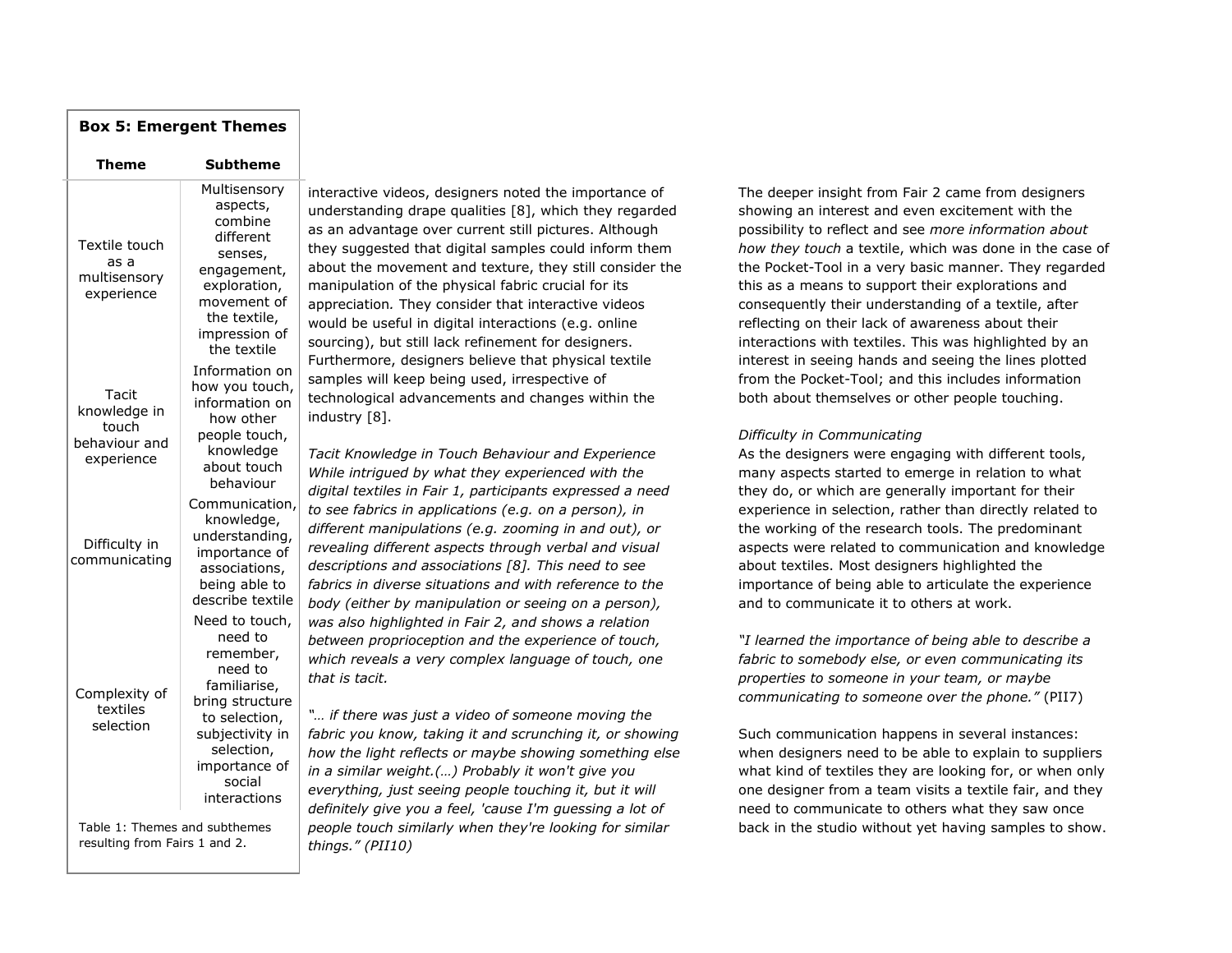*"Just you saw, and you took a picture of it, but it's like bad lighting. So that's all you have when you go home right now. And you know what you're talking about, but the other person won't." (PII10)*

Support would be welcomed at *initial stages of selection* in *communications* with suppliers, which are not a straightforward process, especially if the supplier is new and there is no prior experience to inform conversations.

*"I could show them what they're like without them having to take a trip somewhere, then I think that would be a good first step. And then, obviously, they'd want to see them in real life as well." (PII11)* 

Besides facilitating their own understanding of the textiles, the content generated through this type of exploration could also support in *describing the textile* and therefore improving communication. This was already highlighted as something crucial for their experience of selecting textiles, and which presents difficulties, particularly when designers cannot articulate their subjective experience. If designers were able to better describe their experiences, they consider this would impact in aspects such as *engagement* in the fair context and beyond

*"I do like giving people more and more ways to describe it or think about it, or just, just more information in their heads. When they leave, they have a lot more. If someone asks them about their fabric, they're not like, "Uh, I can't really tell you." (PII10)*

#### *Complexity of textiles selection*

Participants considered textile selection an overwhelming process and in Fair 1 they mentioned that interactive videos could be useful as a filter before traveling to textile fairs [8]. Their reflections suggest that a tool would be useful for the initial stage of design (research and ideation), to understand the rich sensations provided by the textiles, before consulting suppliers [8]. This was reinforced in Fair 2, where designers again see it as *"a good first step. And then, obviously, they'd want to see them in real life as well" (PII11)*. Designers stressed that the selection was so complex, that some *structure* would be welcomed, particularly in terms of searching before visiting the fair, to make the visit more efficient. Since designers were not able to take samples directly from the fair, they were interested in having tools that helped them to register and recall the experience. They reported difficulties in managing all the information they have to absorb, and that they lack support, as the only means they currently have to register their experience is by taking pictures.

*"At the moment you just take photos, which is great for just the kind of visual, but then a photo, you might even forget how thick it is or how stiff it is" (PII4)*

Designers made a point about the importance of leaving enough flexibility for *subjectivity* when introducing support, as this is a crucial aspect when thinking about how designers understand and select textiles.

*"As long as it is very representative. I mean, the thing is, it's quite subjective, isn't it? So one person might think that this is very smooth because of the way they*